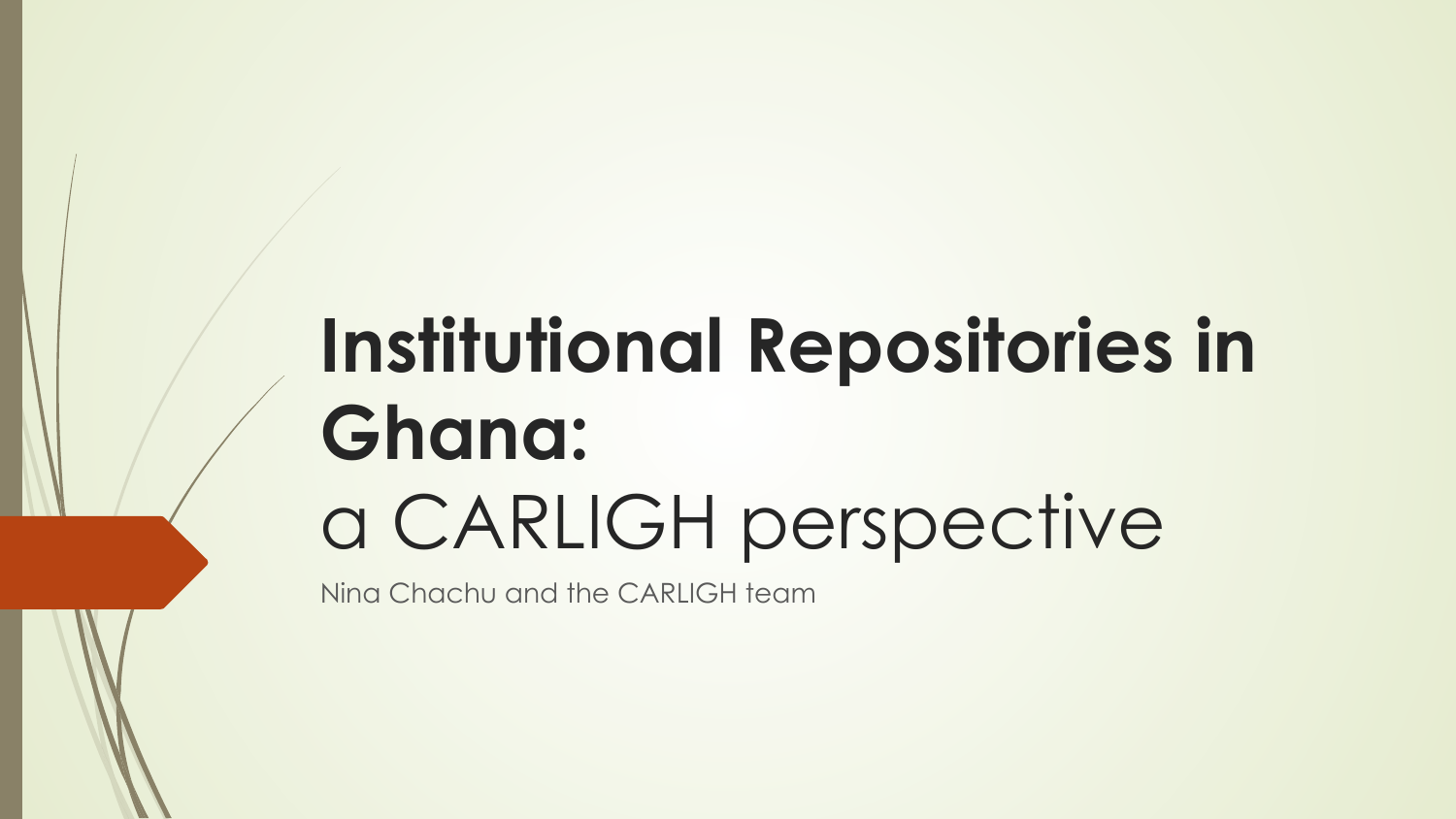### A little history

- Interest in IRs in Ghana goes back at least 10 years
- INASP through CARLIGH organized and funded at least 2 workshops before 2008 on IRs and Dspace
- $\triangleright$  CARLIGH / INASP IR workshop in 2011
- $\blacktriangleright$  CARLIGH / INASP workshop on FOSS – 2012
- AAU and DATAD project for theses
	- Workshops in Ghana 2009
	- $\blacktriangleright$  DATAD R, February 2018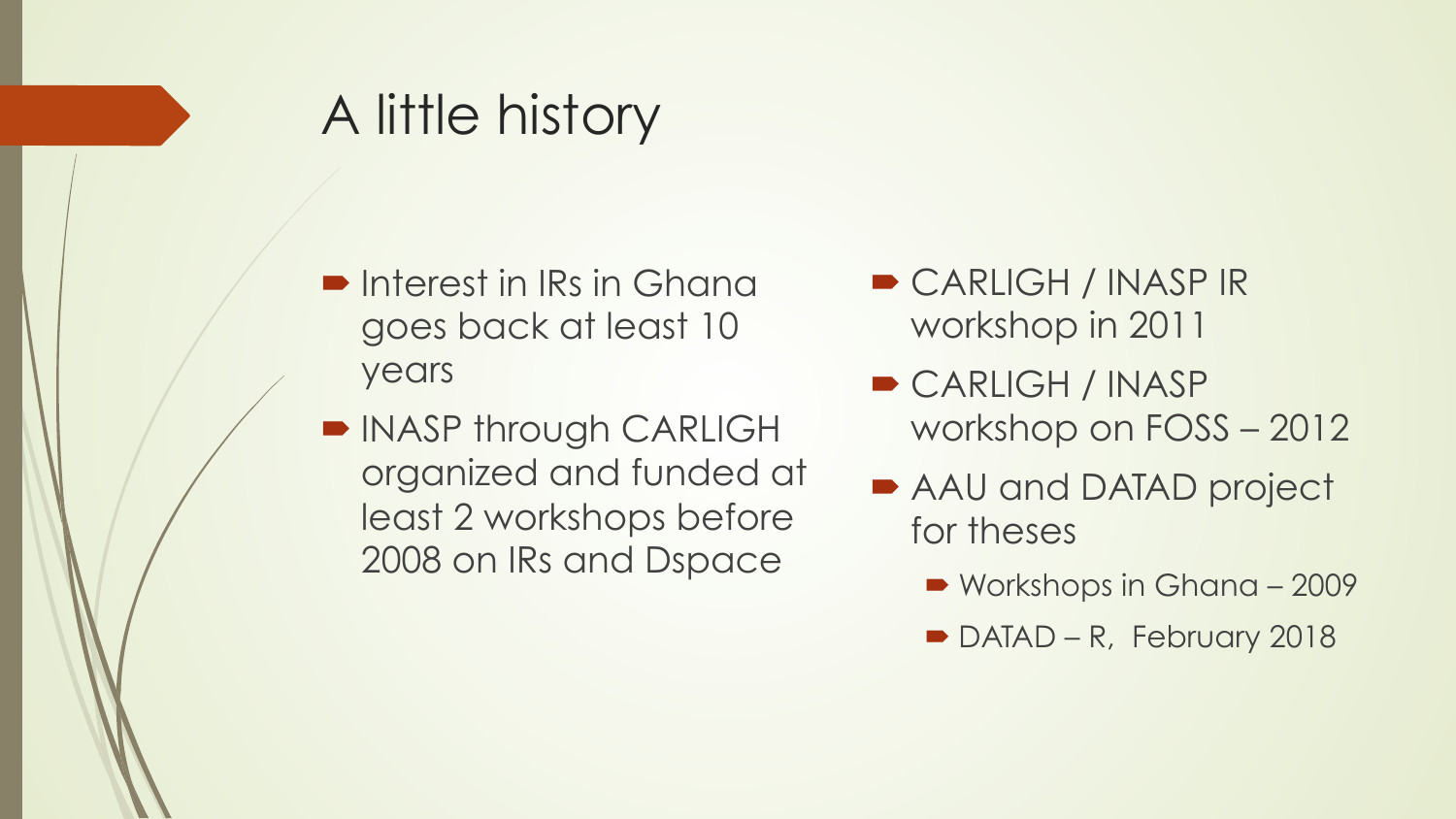### **IRs: the "good" and "not-so good" – a disconnect?**

#### Good

- ´ Makes individual visible
- Makes research more visible
- ´ Makes institution more visible
- $\blacksquare$  Makes traditionally less visible works visible – theses, projects, reports, etc
- Preservation of output/research
- Dissemination of research
- Avoidance of research duplication
- International collaboration
- Attraction of research funding/grants
- Benefits institution in international ranking system

#### Not so good

- Destroys publishing industry
- Encourages plagiarism
- Lowers publication's quality
- Lack of incentives for writers
- Academics/faculty/researchers feel publishing in an IR carries less weight for promotions – associated with preference for "traditional" publications
- Fear of cybercrime
- Copyright issues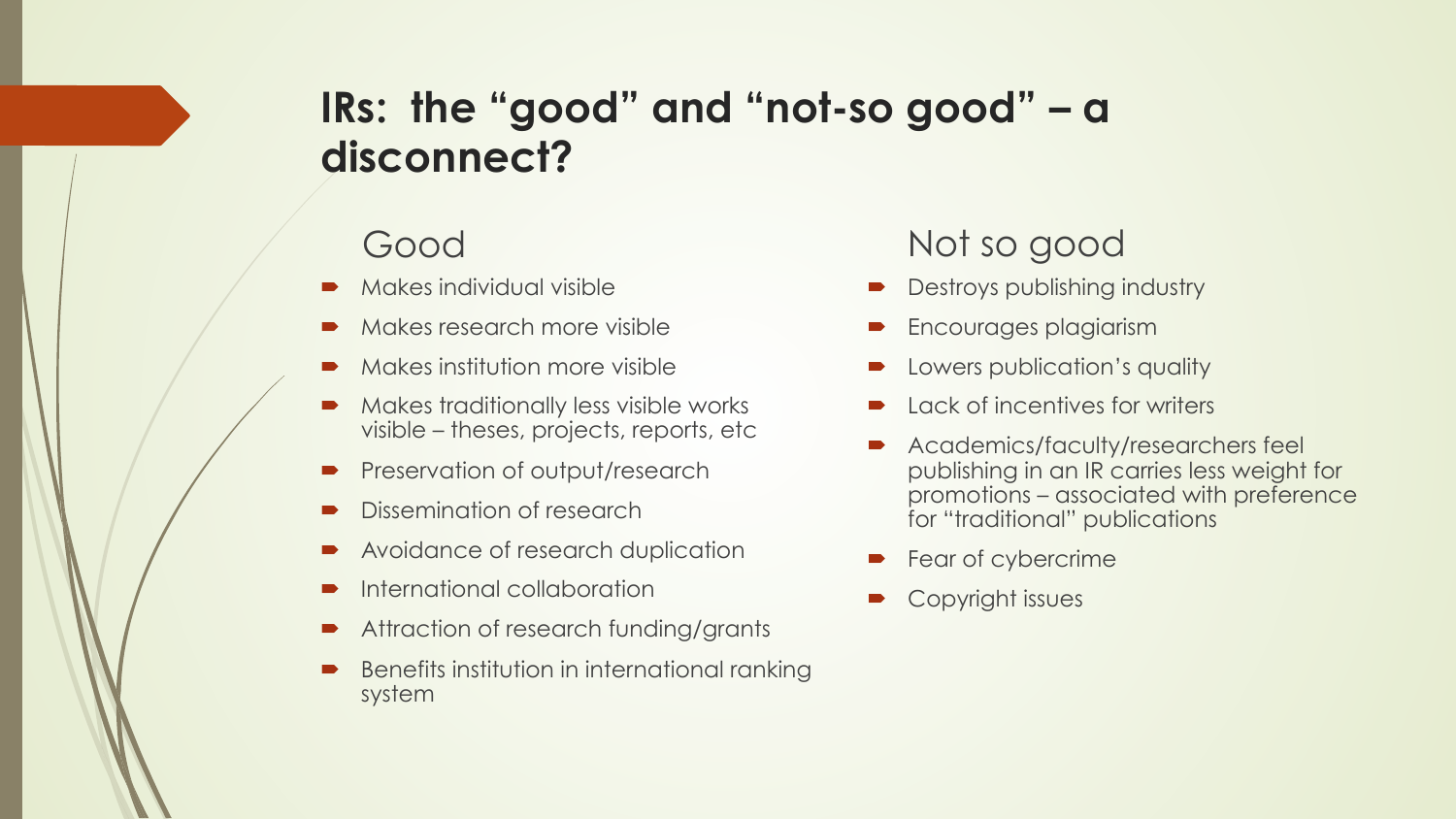## What are some of the challenges facing IRs in Ghana?

- Institution related
	- $\rightarrow$  Awareness at various levels
	- $\triangleright$  Scholarly communication role of IRs
	- Management buy-in
		- $\rightarrow$  Staffing numbers, skills to manage workflows
		- Policies, procedures, standards
		- Reluctance on part of faculty/ academics to have their publications on IR – related to difficulty in populating repository
- IT related
	- $\bullet$  Connectivity
	- **T** IT support, interest & staffing
- Library related
	- Resources: financial, IT, people
	- Many active IRs do not have policies
	- Copyright issues
- Financial resources
	- For IT resources (equipment, staffing, access to internet,
- Power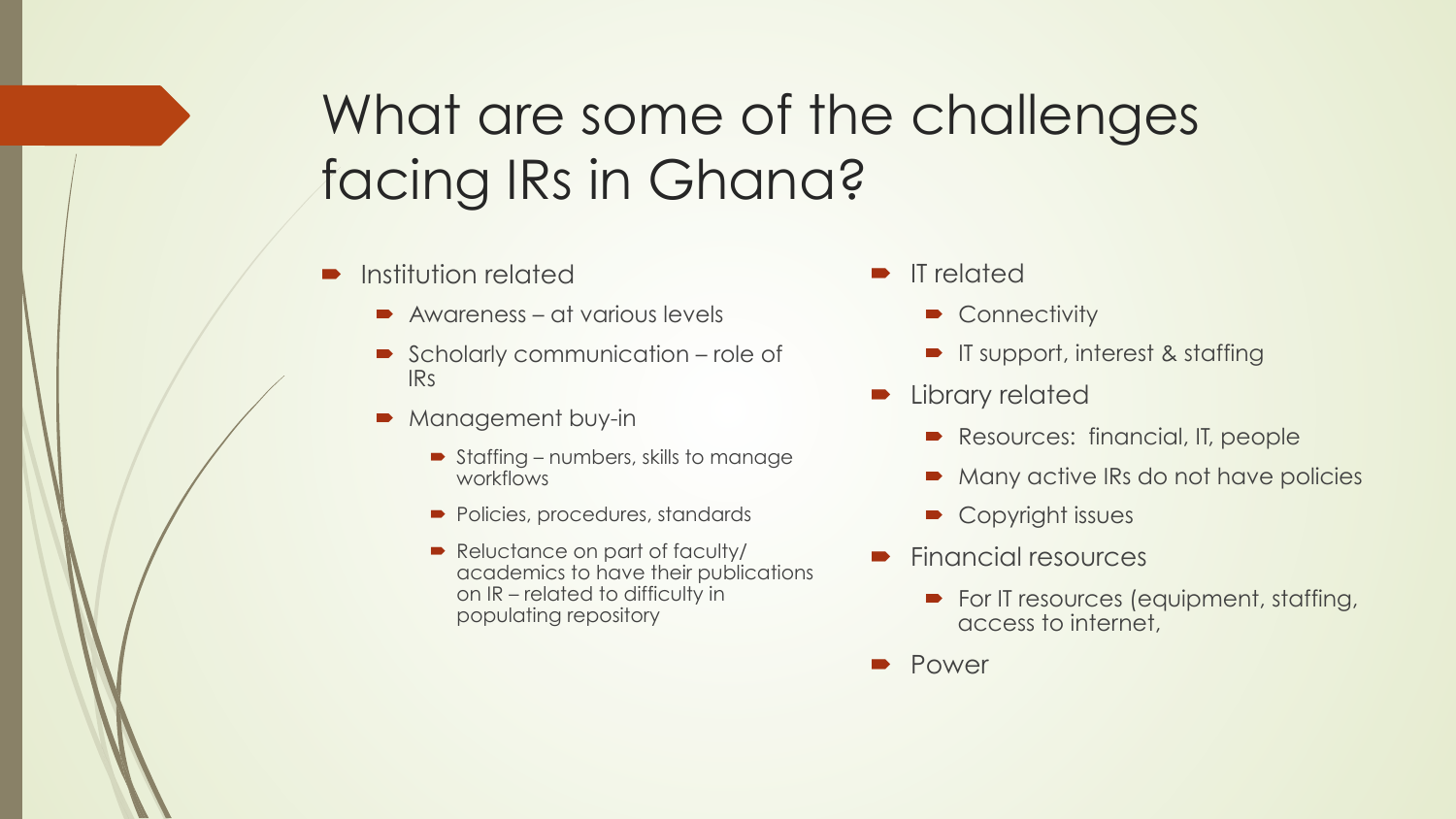# What have we achieved so far?

"

We could do more…

"

Out of 204 tertiary institutions listed on the National Accreditation Board (NAB) website, 9 have working, public institutional repositories (IRs) as of 27 Feb 2019.

Only 5 Ghanaian IRs are registered on http://v2.sherpa.ac.uk/view/repository\_by\_country/gh.html

Only 2 Ghanaian IRs are listed on http://roar.eprints.org/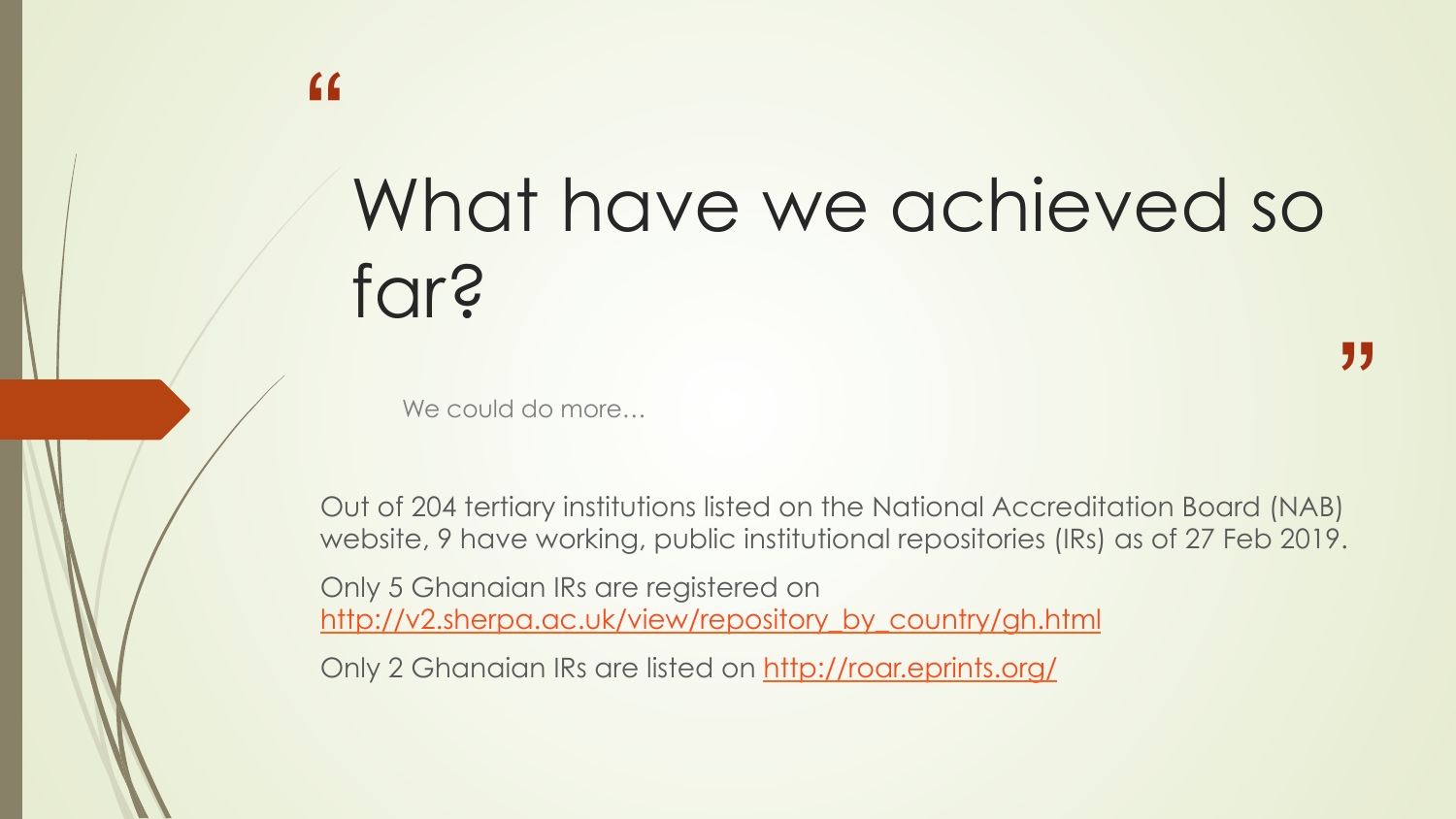## IRs currently working in Ghana

| <b>Institution</b>                     | Year  | <b>URL</b>                                                      | <b>Items</b>   | OK?                   |
|----------------------------------------|-------|-----------------------------------------------------------------|----------------|-----------------------|
| <b>KNUST</b>                           | 2008  | http://ir.knust.edu.gh/                                         | 10,900*        | Yes                   |
| Univ of Ghana                          | 2011  | http://ugspace.ug.edu.gh/                                       | $8.757*$       | Yes                   |
| Univ of Education,<br>Winneba          | 2010  | http://ir.uew.edu.gh/                                           | $1,756*$       | No,<br>$22 - 02 - 19$ |
| Univ for Development<br><b>Studies</b> | 2014  | http://udsspace.uds.edu.gh/                                     | $1,744*$       | Yes                   |
| Univ of Cape Coast                     | 2012  | https://erl.ucc.edu.gh/dspace/                                  | $1,267*$       | yes                   |
| Presbyterian Univ<br>College           | 2012? | http://ir.presbyuniversity.edu.gh:8080/<br><i><u>ispui/</u></i> | 3,109          | Yes                   |
| <b>Ashesi University</b>               | 2013  | https://air.ashesi.edu.gh/                                      | 335            | Yes                   |
| Univ of Mines &<br>Technology          | Ś     | http://41.66.220.90:5000/xmlui/                                 | $\overline{2}$ | Yes                   |
| CSIRSpace                              | Ŝ     | https://csirspace.foodresearchgh.site/                          | 1,211          | Yes                   |
| Regional Maritime Univ                 | Ş     | http://erl.rmu.edu.gh:8080/xmlui/                               | 105            | Yes                   |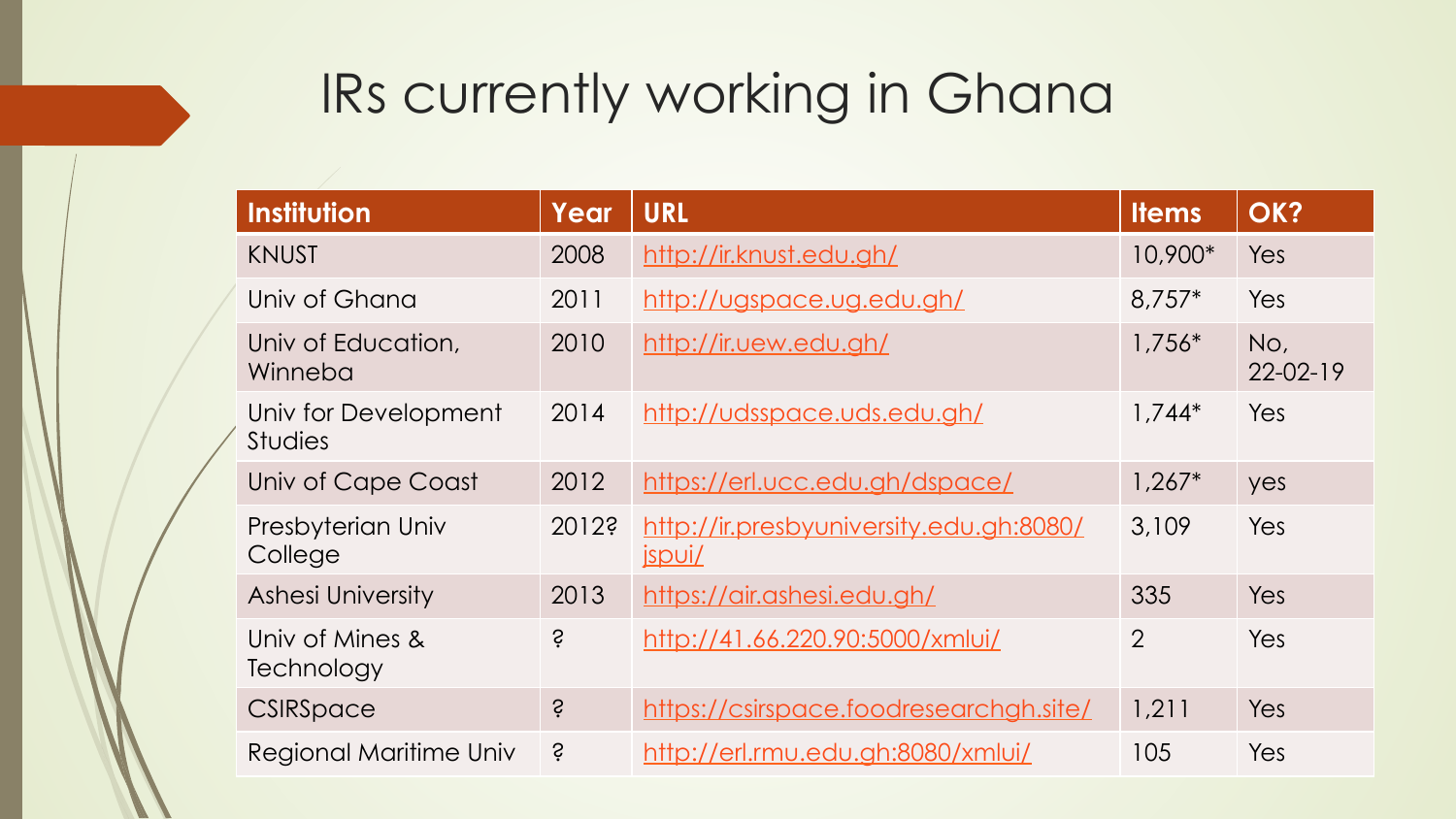### IRs not working in Ghana

| <b>Institution</b>               | <b>Comments</b>                 |  |  |
|----------------------------------|---------------------------------|--|--|
| <b>Central University</b>        | Link not working as of 22-02-19 |  |  |
| Wisconsin Intl Univ College      | None found; not public?         |  |  |
| <b>GIMPA</b>                     | Link not working as of 22-02-19 |  |  |
| UHAS [not a CARLIGH member]      | Listed, but no working link     |  |  |
| Methodist Univ College Ghana     | Link not working as of 22-02-19 |  |  |
| University of Education, Winneba | Link not working as of 22-02-19 |  |  |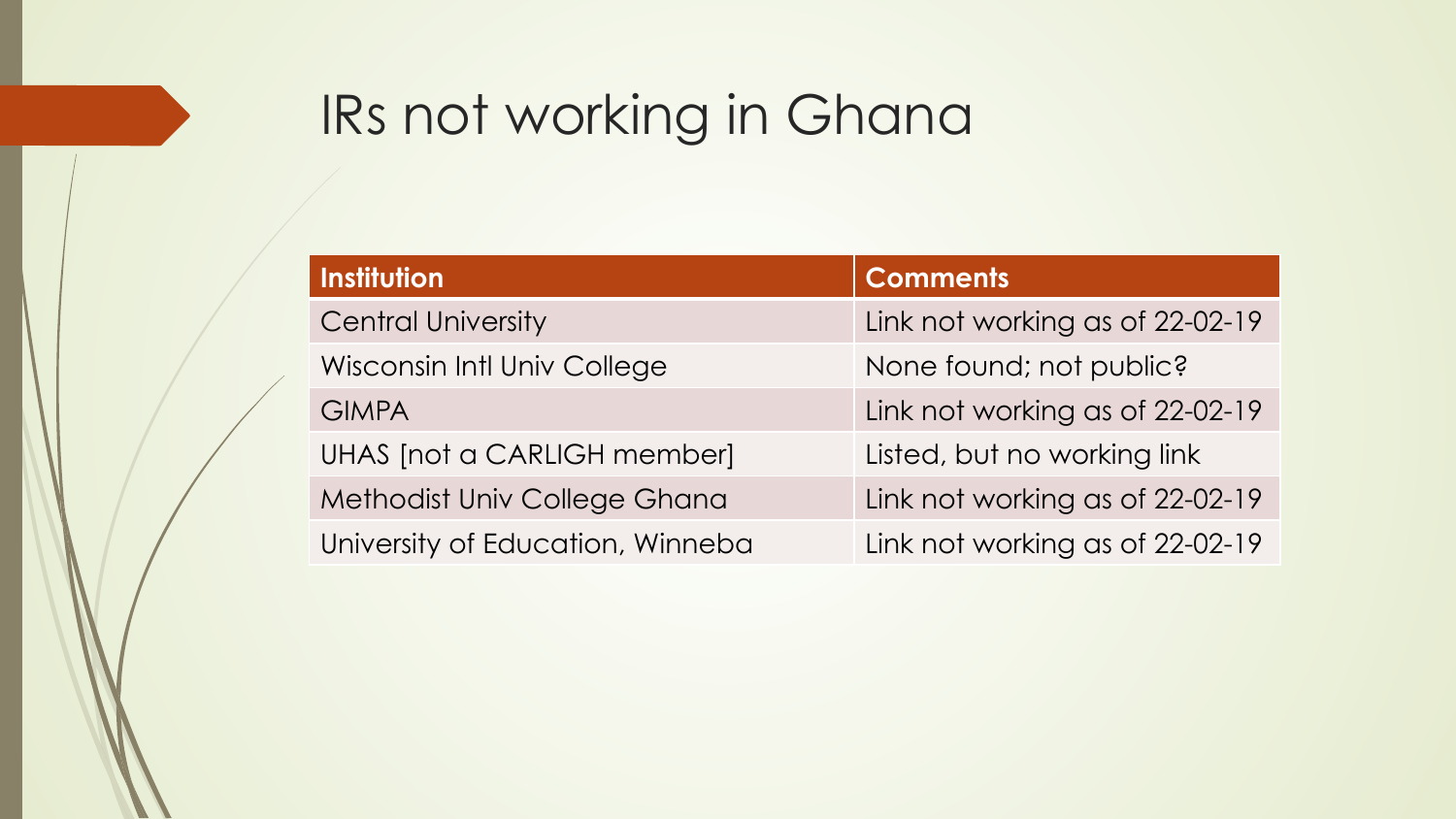### So how do we move forward?

#### **Questions**

- $\blacksquare$  Should all institutions have IRs?
- Should CARLIGH have a consortium wide IR?
- Should Ghana have a National IR?
- What about a regional IR?

#### Comments/questions

- $\blacksquare$  Easier at an institutional level?
- What about an IR driven by a regional/continent wide organization?
- $\blacksquare$  What has worked elsewhere?
- $\blacksquare$  Is there a role for the national REN? – in Ghana GARNET?
- Is there a role for a GoG Ministry / Dept? MESTI? Min of Comms?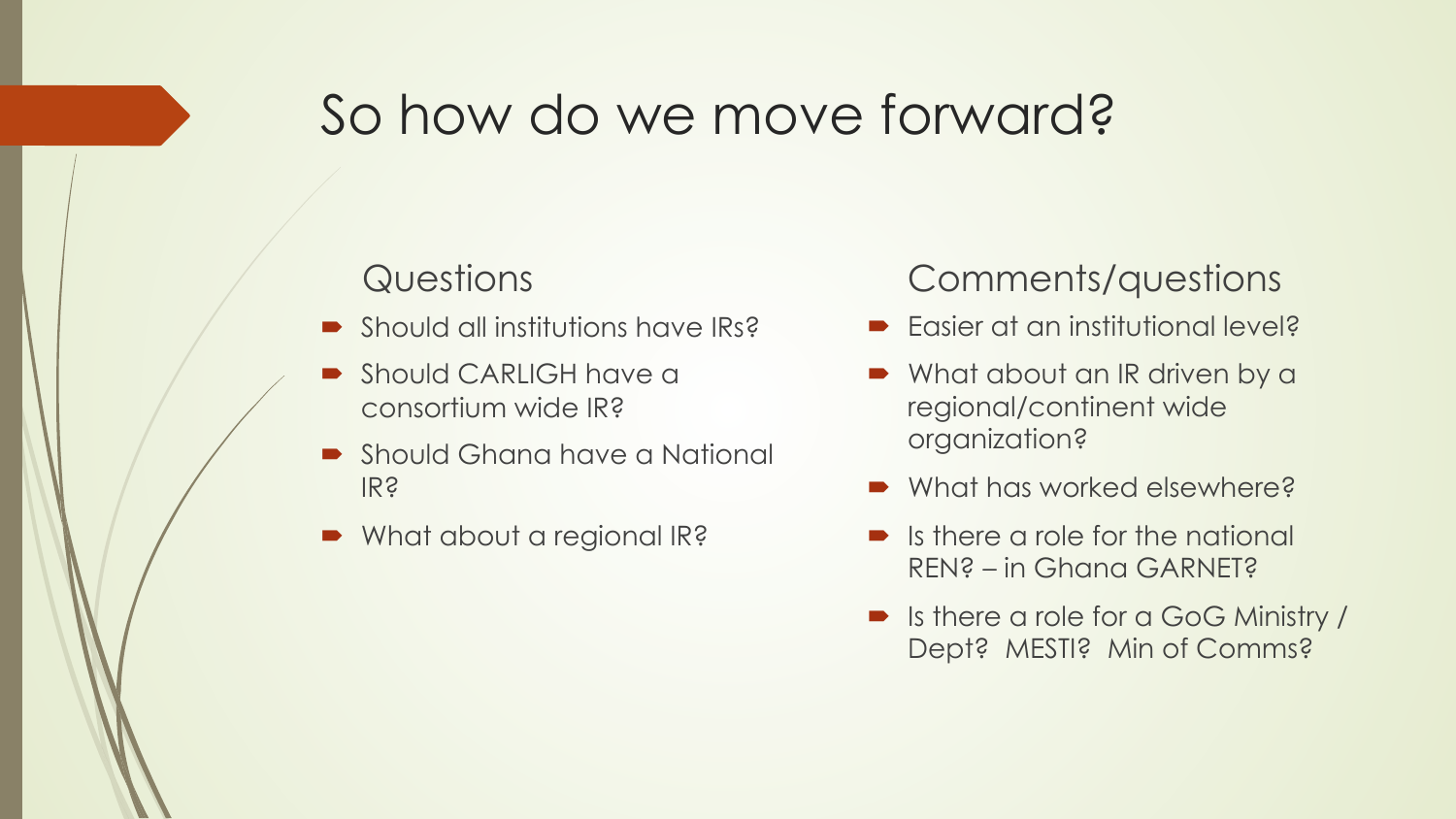### Thanks to the following:

- Dr Mac-Anthony Cobblah and Gloria Tachie-Donkor: for their paper "An assessment of the contribution of Institutional Repositories to the visibility and citation impact of universities in Ghana", presented at the 3rd CARLIGH / AAU International Conference, July 2018
- Dr Kodjo Atiso: for his insights into some of the fears of researchers regarding IRs
- For the KNUST IR team, including Richard Bruce Lamptey, Abednego Corletey (when he was there) and of course Dr Helena Asamoah-Hassan, for constantly pushing so many of us to have IRs
- And so many others, at Ashesi, in CARLIGH, and elsewhere...